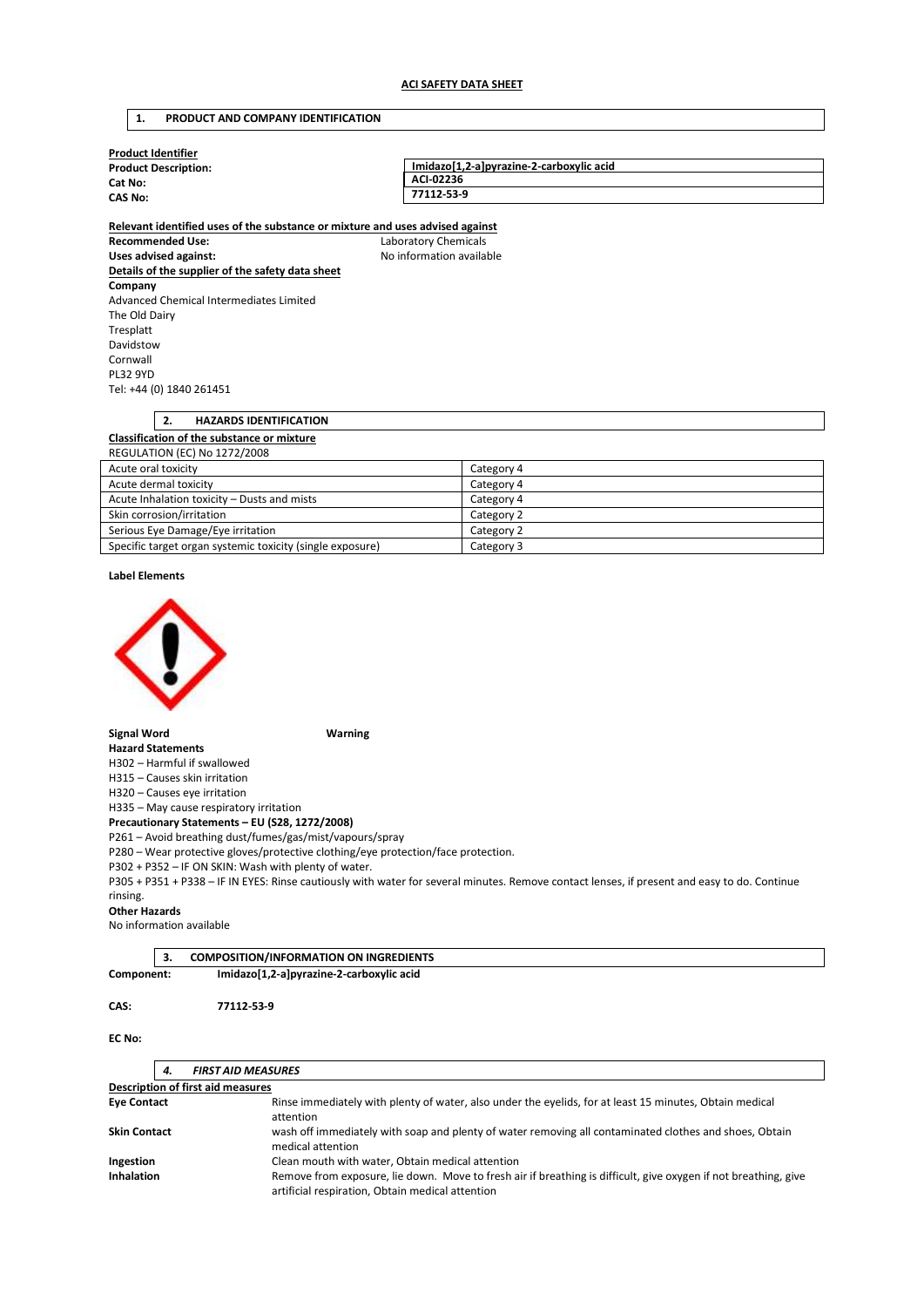# **5. FIRE-FIGHTING MEASURES**

# **Extinguishing media**

**Suitable Extinguishing Media** 

Water spray Carbon dioxide (CO2) Dry chemical foam

**Extinguishing media which must not be used for safety reasons** 

No information available

**Special hazards arising from the substance or mixture** 

Thermal decomposition can lead to release of irritating gases and vapours

# **Advice for fire-fighters**

As in any fire, wear self-contained breathing apparatus pressure-demand, MSHA/NIOSH (approved or equivalent) and full protective gear.

| <b>ACCIDENTAL RELEASE MEASURES</b><br>6.                                      |                                                                                                                                                  |  |
|-------------------------------------------------------------------------------|--------------------------------------------------------------------------------------------------------------------------------------------------|--|
| Personal precautions, protective equipment and emergency procedures           |                                                                                                                                                  |  |
| Ensure adequate ventilation                                                   |                                                                                                                                                  |  |
| <b>Environmental precautions</b>                                              |                                                                                                                                                  |  |
| Prevent further leakage or spillage if safe to do so                          |                                                                                                                                                  |  |
| Methods and material for containment and cleaning up                          |                                                                                                                                                  |  |
|                                                                               | Sweep up or spillage and collect in suitable container for disposal. Use suitable absorbent if required. Do not let this chemical enter the      |  |
| environment                                                                   |                                                                                                                                                  |  |
|                                                                               |                                                                                                                                                  |  |
| <b>HANDLING AND STORAGE</b><br>7.                                             |                                                                                                                                                  |  |
| <b>Precautions for Safe Handling</b>                                          |                                                                                                                                                  |  |
|                                                                               | Avoid contact with skin and eyes. Do not breath dust. Do not breath vapours or spray mist. Do not ingest                                         |  |
| <b>Conditions for Safe Storage, including any incompatibilities</b>           |                                                                                                                                                  |  |
| Keep in a dry, cool and well-ventilated place. Keep container tightly closed. |                                                                                                                                                  |  |
| <b>EXPOSURE CONTROLS/PERSONAL PROTECTION</b><br>8.                            |                                                                                                                                                  |  |
| <b>Control Parameters</b>                                                     |                                                                                                                                                  |  |
| <b>Exposure limits</b>                                                        | Not applicable                                                                                                                                   |  |
| Derived No Effect Level (DNEL)                                                | No information available                                                                                                                         |  |
| <b>Predicted No Effect Concentration</b>                                      | No information available                                                                                                                         |  |
| (PNEC)                                                                        |                                                                                                                                                  |  |
|                                                                               |                                                                                                                                                  |  |
| <b>Exposure Controls</b>                                                      |                                                                                                                                                  |  |
| <b>Engineering Measures</b>                                                   | Ensure adequate ventilation, especially in confined areas. Ensure that eyewash stations<br>and safety showers are close to workstation location. |  |
| <b>Personal Protective Equipment</b>                                          |                                                                                                                                                  |  |
| Eye protection<br>1.                                                          | Goggles                                                                                                                                          |  |
| 2.<br><b>Hand protection</b>                                                  | Protective gloves                                                                                                                                |  |
| Skin and body protection<br>3.                                                | Wear appropriate protective gloves and clothing to prevent skin exposure                                                                         |  |
| <b>Respiratory protection</b><br>4.                                           | Follow the OSHA respirator regulations found in 29 CFR 1910.134 OR European Standard                                                             |  |
|                                                                               | EN 149. Use a NIOSH/MSHA or European Standard EN 149 approved respirator                                                                         |  |
|                                                                               | if exposure limits are exceeded or if irritation or other symptoms are experienced.                                                              |  |
|                                                                               |                                                                                                                                                  |  |
| <b>Hygiene Measures</b>                                                       | Handle in accordance with good industrial hygiene practice                                                                                       |  |
| <b>Environmental Exposure Controls</b>                                        | No information available                                                                                                                         |  |
|                                                                               |                                                                                                                                                  |  |

## **9. PHYSICAL AND CHEMICAL PROPERTIES**

| <b>Physical State</b>      | Solid     |
|----------------------------|-----------|
| Appearance                 | Off-white |
| <b>Boiling Point/Range</b> |           |
| <b>Melting Point/Range</b> |           |
| <b>Flash Point</b>         |           |
| <b>Molecular Formula</b>   | C7H5N3O2  |
| <b>Molecular Weight</b>    | 163.14    |
|                            |           |

# **10. STABILITY AND REACTIVITY**

**Reactivity Chemical Stability**  Stable under normal conditions **Possibility of Hazardous Reactions**  Hazardous Polymerization and the Society of the No information available<br>Hazardous Reactions available No information available No information available **Conditions to Avoid**  Incompatible products. Heat. **Incompatible Materials**  Acids, bases, strong oxidizing agents, strong reducing agents, **Hazardous Decomposition Products**  In combustion emits toxic fumes.